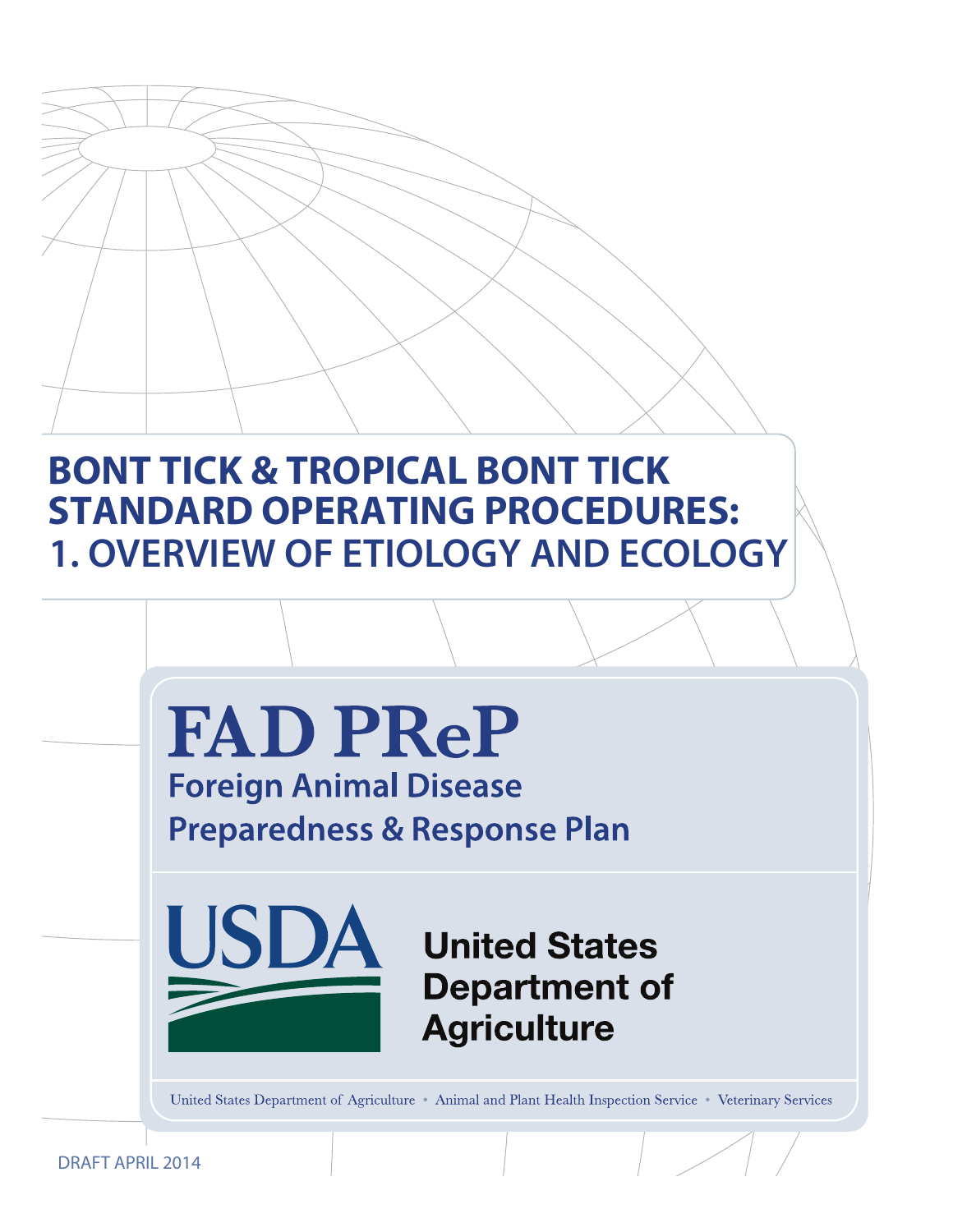| File name:      | <b>FADPReP Bont Tick EandE</b>                       | SOP number: SOP001      |
|-----------------|------------------------------------------------------|-------------------------|
|                 | Lead section: Preparedness and Incident Coordination | Version number: 1.0     |
| Effective date: | April 2014                                           | Review date: April 2017 |

The Foreign Animal Disease Preparedness and Response Plan (FAD PReP) Standard Operating Procedures (SOPs) provide operational guidance for responding to an animal health emergency in the United States.

These draft SOPs are under ongoing review. This document was last updated in **April 2014.**  Please send questions or comments to:

National Preparedness and Incident Coordination Veterinary Services Animal and Plant Health Inspection Service U.S. Department of Agriculture 4700 River Road, Unit 41 Riverdale, Maryland 20737 Telephone: (301) 851-3595 Fax: (301) 734-7817 E-mail: [FAD.PReP.Comments@aphis.usda.gov](mailto:FAD.PReP.Comments@aphis.usda.gov)

While best efforts have been used in developing and preparing the FAD PReP SOPs, the U.S. Government, U.S. Department of Agriculture (USDA), and the Animal and Plant Health Inspection Service and other parties, such as employees and contractors contributing to this document, neither warrant nor assume any legal liability or responsibility for the accuracy, completeness, or usefulness of any information or procedure disclosed. The primary purpose of these FAD PReP SOPs is to provide operational guidance to those government officials responding to a foreign animal disease outbreak. It is only posted for public access as a reference.

The FAD PReP SOPs may refer to links to various other Federal and State agencies and private organizations. These links are maintained solely for the user's information and convenience. If you link to such site, please be aware that you are then subject to the policies of that site. In addition, please note that USDA does not control and cannot guarantee the relevance, timeliness, or accuracy of these outside materials. Further, the inclusion of links or pointers to particular items in hypertext is not intended to reflect their importance, nor is it intended to constitute approval or endorsement of any views expressed, or products or services offered, on these outside websites, or the organizations sponsoring the websites.

Trade names are used solely for the purpose of providing specific information. Mention of a trade name does not constitute a guarantee or warranty of the product by USDA or an endorsement over other products not mentioned.

USDA prohibits discrimination in all its programs and activities on the basis of race, color, national origin, sex, religion, age, disability, political beliefs, sexual orientation, or marital or family status. (Not all prohibited bases apply to all programs.) Persons with disabilities who require alternative means for communication of program information (Braille, large print, audiotape, etc.) should contact USDA's TARGET Center at (202) 720-2600 (voice and telecommunications device for the deaf [TDD]).

To file a complaint of discrimination, write USDA, Director, Office of Civil Rights, Room 326-W, Whitten Building, 1400 Independence Avenue SW, Washington, DC 20250-9410 or call (202) 720-5964 (voice and TDD). USDA is an equal opportunity provider and employer.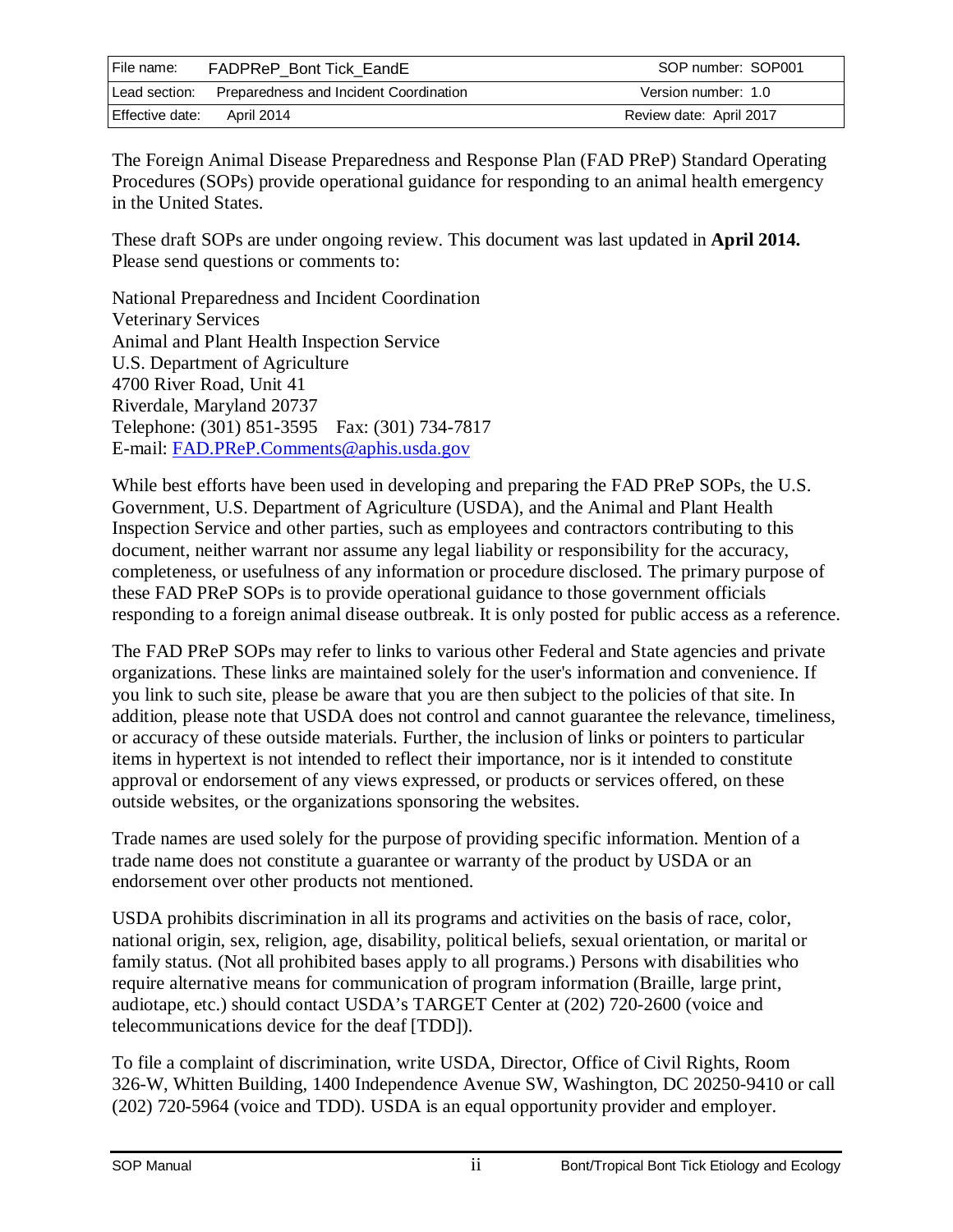

# **Contents**

| 1.1 |                                                                                |  |
|-----|--------------------------------------------------------------------------------|--|
|     |                                                                                |  |
|     |                                                                                |  |
| 1.2 |                                                                                |  |
| 1.3 |                                                                                |  |
|     |                                                                                |  |
|     |                                                                                |  |
|     |                                                                                |  |
| 1.4 |                                                                                |  |
|     |                                                                                |  |
|     |                                                                                |  |
|     | 1.4.3 Introduction and Transmission of Bont Ticks and Tropical Bont Ticks  1-4 |  |
|     |                                                                                |  |
|     |                                                                                |  |
|     |                                                                                |  |
| 1.5 |                                                                                |  |
| 1.6 |                                                                                |  |
|     |                                                                                |  |
|     |                                                                                |  |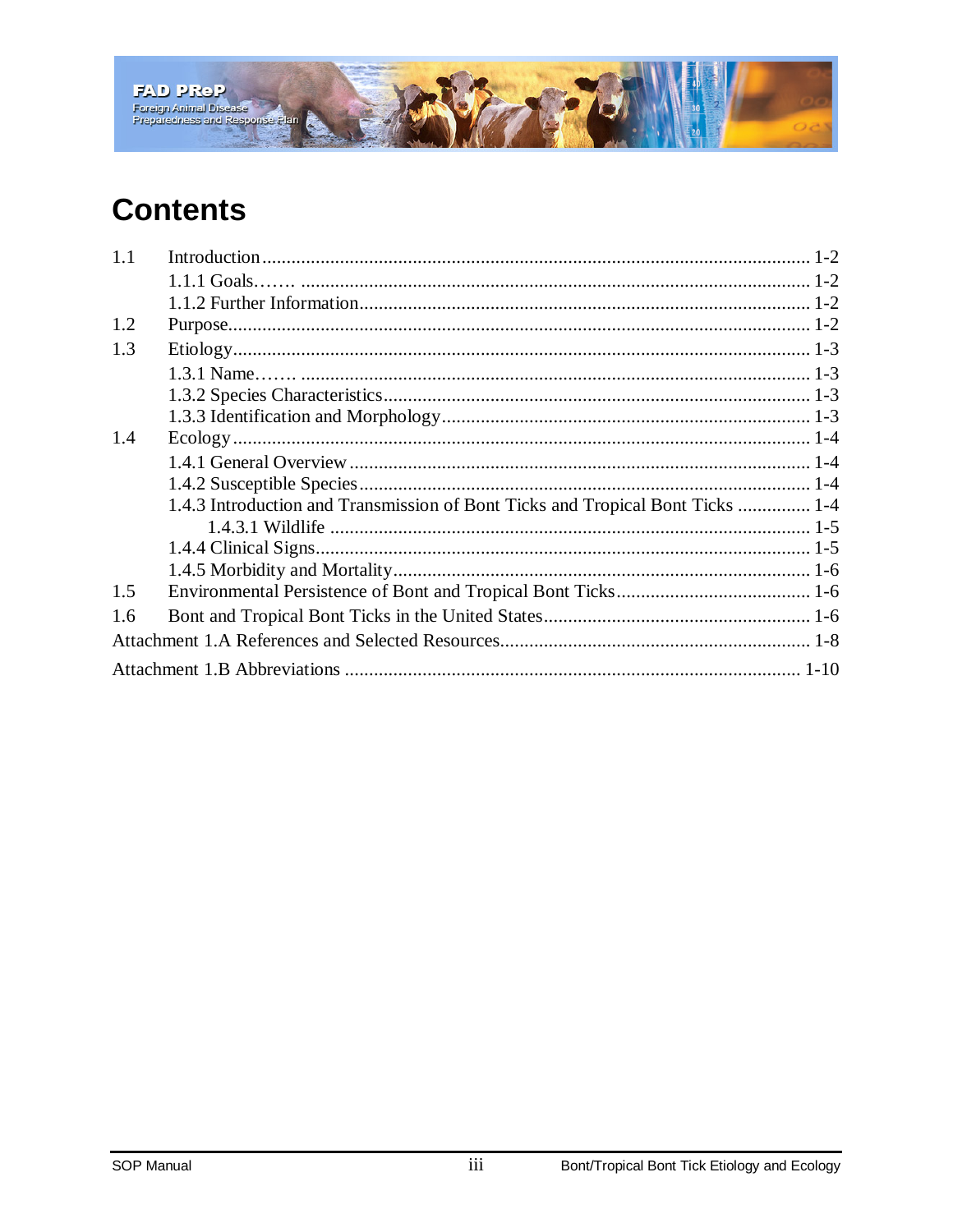# **Bont Tick and Tropical Bont Tick Etiology and Ecology Quick Summary**

#### **Organisms**

The bont tick and tropical bont tick are hard ticks of the genus Amblyomma.

#### Susceptible Species

Adult ticks will feed on cattle, sheep, goats, horses, camels, dogs, and some species of large wildlife. They may also bite humans. Immature ticks may feed on the same hosts as adults but tend to be found on smaller mammals, reptiles, and wild birds.

#### Zoonotic Disease Potential

Tropical bont ticks are able to transmit certain diseases, such as African tick bite fever *(Rickettsia africae),* to humans.

#### **Transmission**

Pathogens use the tropical bont tick as a host, and disease is spread to an animal's blood through the tick's bite while feeding; among other diseases, the bont tick can spread the OIE-reportable diesease heartwater (*Ehrlichia ruminatium*). The bite itself causes a large wound, which may become infected or attract other parasites to the site, such as screwworms.

#### Persistence in the Environment

Tropical bont ticks have three life stages where they change hosts and can live up to a few years. Immature individuals are vulnerable to drying out, and all ages can be killed with acaricides.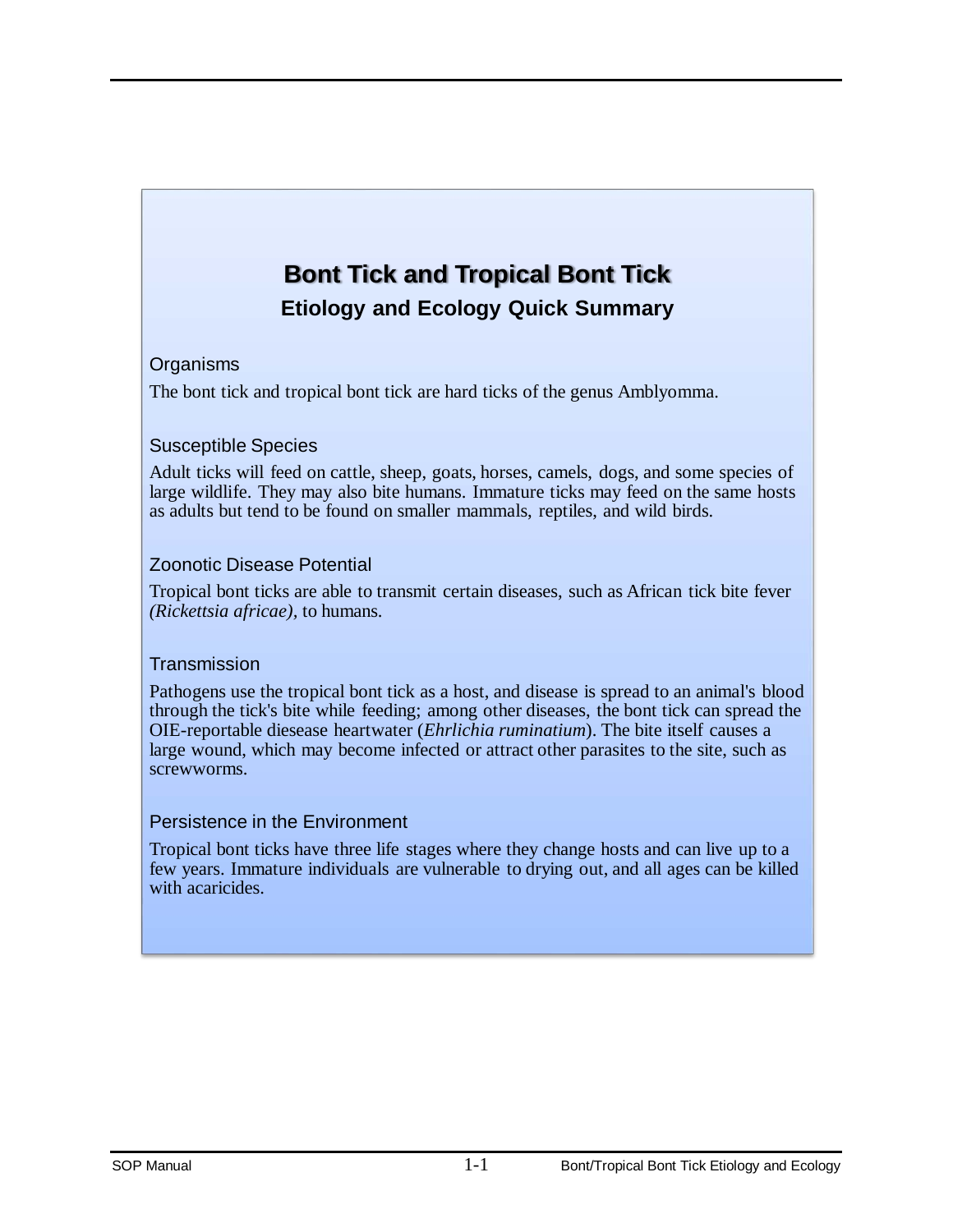## <span id="page-4-0"></span>**1.1 Introduction**

The bont tick and tropical bont tick are two species of hard ticks in the genus *Amblyomma* that both feed on many domesticated animals, wildlife, and, sometimes, humans. Ticks are obligate parasites and thus cannot persist without feeding on blood from a host. These particular ticks leave large wounds where they bite, which can become infected or attract other parasites, and they also are vectors for microbial pathogens.<sup>[1](#page-4-4),[2](#page-4-5)</sup> The most common diseases associated with both ticks are African tick-bite fever and heartwater. African tick-bite fever is a zoonotic, febrile illness that can pose a danger to people traveling into an endemic area.<sup>[3](#page-4-6)</sup> For more information on heartwater, please see the *FAD PReP SOP Overview of Etiology and Ecology: Heartwater*.

These ticks are common pests in many tropical and sub-tropical regions of the world. Both are found in parts of Africa, and the tropical bont tick is established on certain islands in the Indian Ocean, Atlantic Ocean, and Caribbean Sea. Bont ticks and tropical bont ticks feed on three hosts over their life cycles; each host is usually a different animal, and each may be a different species. Immature ticks tend to feed on small animals, including birds, while adults feed on large mammals, frequently including livestock.<sup>[4](#page-4-7),[5](#page-4-8)</sup>

### <span id="page-4-1"></span>1.1.1 Goals

As a preparedness goal, the Animal and Plant Health Inspection Service (APHIS) will provide etiology and ecology summaries on the bont tick and tropical bont tick and update these summaries at regular intervals.

As a response goal, the Unified Command and stakeholders will have a common set of etiology and ecology definitions and descriptions, to ensure proper understanding of the bont tick and tropical bont tick when establishing or revising goals, objectives, strategies, and procedures.

### <span id="page-4-2"></span>1.1.2 Further Information

This document is intended to be an overview, focusing on the bont tick and tropical bont tick. Additional resources on these organisms and the diseases they carry are listed in [Attachment 1.A.](#page-10-0)

These documents are available on the APHIS FAD PReP website [\(http://www.aphis.usda.gov/fadprep\)](http://www.aphis.usda.gov/fadprep) or on the APHIS Intranet [\(http://inside.aphis.usda.gov/vs/em/fadprep.shtml,](http://inside.aphis.usda.gov/vs/em/fadprep.shtml) for APHIS employees).

## <span id="page-4-3"></span>**1.2 Purpose**

This document provides responders and stakeholders with a common understanding of the disease agent.

<span id="page-4-4"></span><sup>1</sup> Center for Food Security and Public Health, Iowa State University (CFSPH). 2006. *Amblyomma hebraeum* Technical Factsheet[. http://www.cfsph.iastate.edu/Factsheets/pdfs/amblyomma\\_hebraeum.pdf.](http://www.cfsph.iastate.edu/Factsheets/pdfs/amblyomma_hebraeum.pdf) <sup>2</sup> CFSPH (2). 2006. *Amblyomma variegatum* Technical Factsheet.  $\overline{a}$ 

<span id="page-4-6"></span><span id="page-4-5"></span>[http://www.cfsph.iastate.edu/Factsheets/pdfs/amblyomma\\_variegatum.pdf.](http://www.cfsph.iastate.edu/Factsheets/pdfs/amblyomma_variegatum.pdf)<br><sup>[3](http://www.cfsph.iastate.edu/Factsheets/pdfs/amblyomma_variegatum.pdf)</sup> Jensenius M, Fournier PE, Kelly P, Myrvang B, Raoult D. 2003. African tick bite fever. *Lancet Infect Dis.* 3(9):<br>557-64.

<span id="page-4-7"></span><sup>&</sup>lt;sup>4</sup> CFSPH, 2006.

<span id="page-4-8"></span> $5$  CFSPH (2), 2006.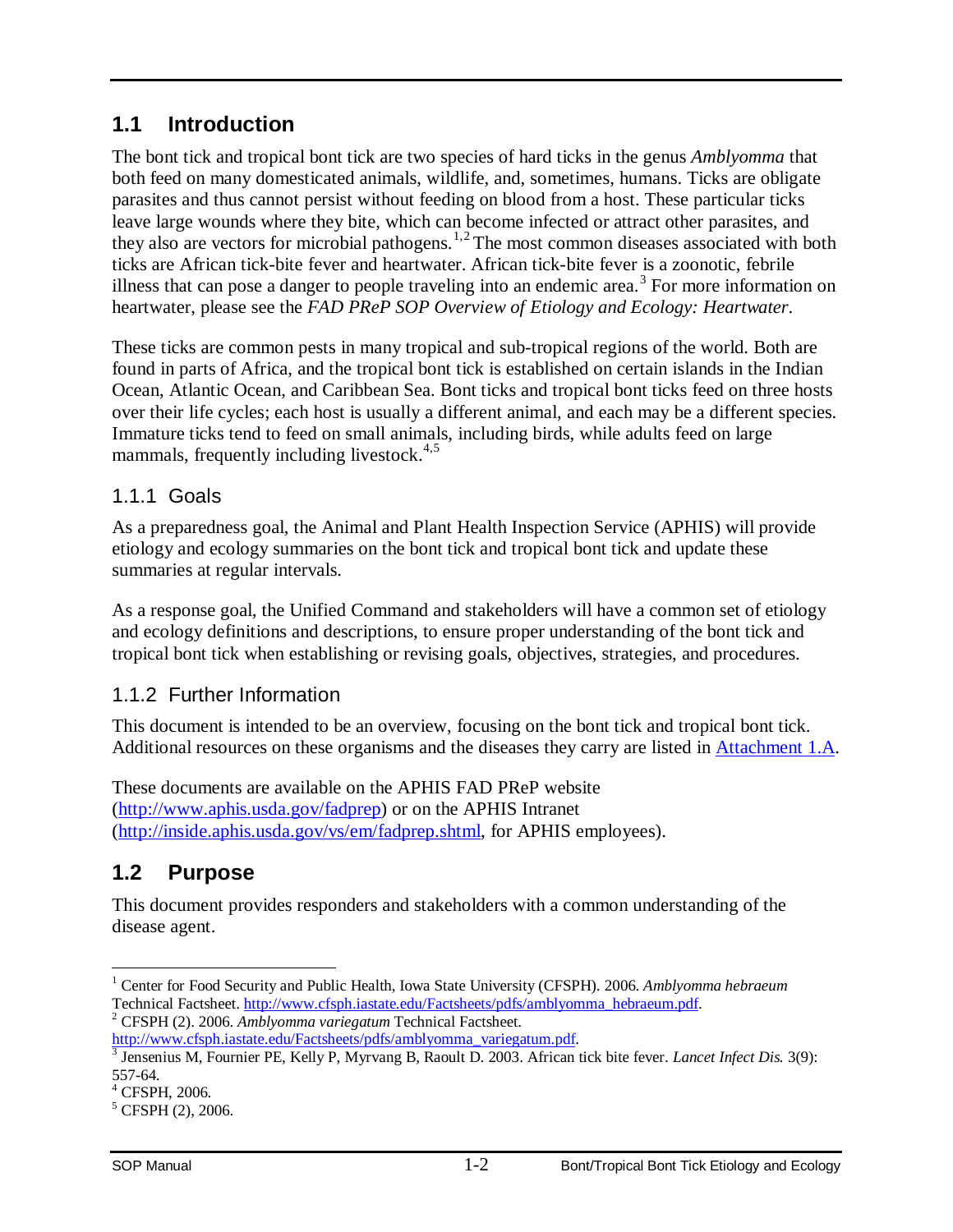## <span id="page-5-0"></span>**1.3 Etiology**

#### <span id="page-5-1"></span>1.3.1 Name

The bont tick is also called the English bont tick and the Southern Africa bont tick; the tropical bont tick may also be known as the tropical African bont tick, Senegalese tick, or Antigua gold tick. [6,](#page-5-4)[7](#page-5-5),[8,](#page-5-6)[9](#page-5-7)

#### <span id="page-5-2"></span>1.3.2 Species Characteristics

These ticks have the following taxonomy: $^{10}$  $^{10}$  $^{10}$ 

- Family: Ixodidae
- Subfamily: Amblyomminae
- Genus: Amblyomma
- Species: *Amblyomma hebraeum* (bont tick) and *Amblyomma variegatum* (tropical bont tick)

#### <span id="page-5-3"></span>1.3.3 Identification and Morphology

Both the bont tick and tropical bont tick are oval with a dorsal shield and long mouthparts. They are relatively large ticks, typically around 5 mm long but growing up to 20 mm when engorged. These along with many other ticks of the Amblyomma genus have striped legs and ornate scuta (dorsal shields). Females have a much smaller scutum than the male so that much of her dorsal surface is uncovered, appearing dark brown or black.

The scutum of an *A. hebraeum* male has pale, yellowish markings on a dark brown or black background (see Figure 1-1), while the *A. variegatum* males have more brightly colored orange or golden ornamentation. Distinguishing between species is best left to an expert when possible, as there are over 130 species of ticks in the genus *Amblyomma*.

The bont tick and tropical bont tick are both three-host ticks, meaning that they take a separate meal at each stage of their development: larva, nymph, and adult. Larvae of both species are much smaller and have only six legs. Nymphal ticks have eight legs and are more flattened and elongated. $^{11}$  $^{11}$  $^{11}$ 

<sup>6</sup> CFSPH, 2006  $\overline{a}$ 

<span id="page-5-5"></span><span id="page-5-4"></span> $7$  CFSPH (2), 2006.

<span id="page-5-6"></span><sup>8</sup> Pegram R, Indar L, Eddy C, George J. 2004. The Caribbean *Amblyomma* program: some ecologic factors affecting its success. *Annals of the NY Academy of Science*. 1026: 302-311. <sup>9</sup> Caribbean Animal Health Network. 2011. "Monograph: Heartwater." Available at

<span id="page-5-7"></span>

<span id="page-5-8"></span>[http://www.caribvet.net/en/diseases/heartwater/monograph.](http://www.caribvet.net/en/diseases/heartwater/monograph) [10](http://www.caribvet.net/en/diseases/heartwater/monograph) Guglielmone A, Robbins R, Apanaskevich D, Petney T, Estrada-Pena A, Horak I. 2014. *The Hard Ticks of the* 

<span id="page-5-9"></span>*World.* Springer: New York.<br><sup>11</sup> Lounsbury CP. 1899. The bont tick: Its life history and habits. *Agricultural Journal of Cape of Good Hope*. 15: 728-743.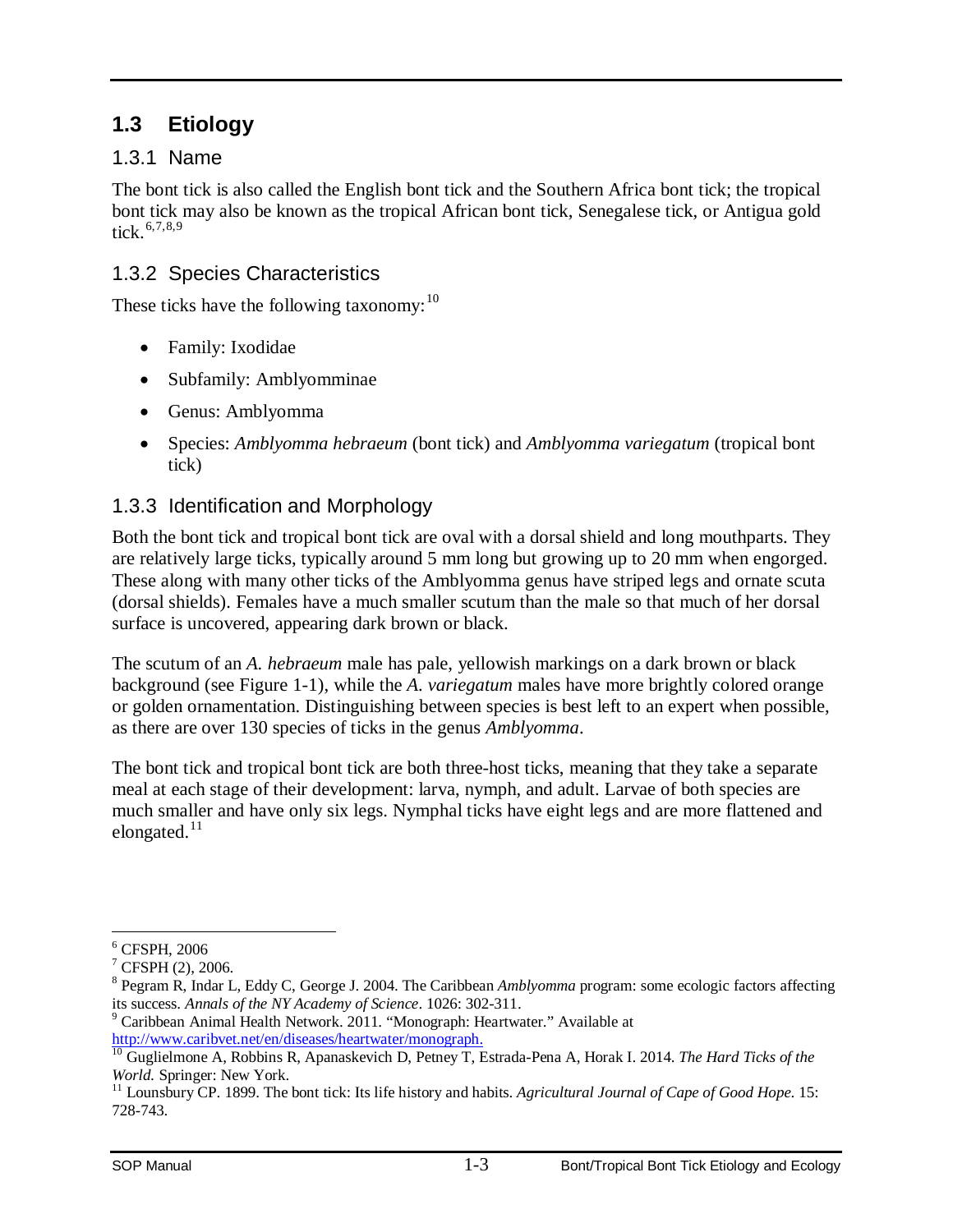

**Figure 1-1. Adult male bont tick,** *Amblyomma hebraeum*

Source= Mat Pound/ USDA Agricultural Research Service

## <span id="page-6-0"></span>**1.4 Ecology**

#### <span id="page-6-1"></span>1.4.1 General Overview

Bont ticks can be found throughout sub-Saharan Africa and the tropical bont tick is on several tropical and sub-tropical islands; these include, but are certainly not limited to, Madagascar, Reunion, Mauritius, Zanzibar, the Comoros Islands, São Tomé, Guadeloupe, Marie Galante, and Antigua. The bont tick prefers warm, humid savanna habitats of Africa.<sup>[12](#page-6-4)</sup> Tropical bont ticks are also found in savanna regions, but their distribution extends to the southern edges of the Middle East and islands of the Caribbean Sea, Atlantic Ocean, and Indian Ocean.<sup>[13](#page-6-5)</sup>

### <span id="page-6-2"></span>1.4.2 Susceptible Species

Small mammals, birds, and reptiles are hosts of larval and nymphal bont ticks, while adults tend to prefer cattle and wildlife, in particular antelopes or similar species. All stages of tropical bont ticks share hosts with bont ticks at corresponding stages, but they will additionally attach to larger livestock hosts while in their immature stages and to sheep, goats, horses, camels, and dogs.

While preferring wildlife and domestic ruminants, both tick species have also been known to bite humans.<sup>[14,](#page-6-6) [15](#page-6-7)</sup> People are at particular risk in areas of dense vegetation where ticks are endemic.<sup>[16](#page-6-8)</sup>

### <span id="page-6-3"></span>1.4.3 Introduction and Transmission of Bont Ticks and Tropical Bont Ticks

Ticks of both species spend the majority of their lives on the ground. At all life stages, ticks find hosts by waiting in grass or on ground-cover plants, and clinging to the host animal as it passes

<sup>&</sup>lt;sup>12</sup> CFSPH, 2006.

<span id="page-6-8"></span><span id="page-6-7"></span>

<span id="page-6-6"></span><span id="page-6-5"></span><span id="page-6-4"></span><sup>&</sup>lt;sup>13</sup> CFSPH (2), 2006.<br><sup>14</sup> CFSPH, 2006.<br><sup>15</sup> CFSPH (2), 2006.<br><sup>16</sup> Centers for Disease Control and Prevention (CDC). 2013. "African Tick-Bite Fever." [http://wwwnc.cdc.gov/travel/diseases/african-tick-bite-fever.](http://wwwnc.cdc.gov/travel/diseases/african-tick-bite-fever)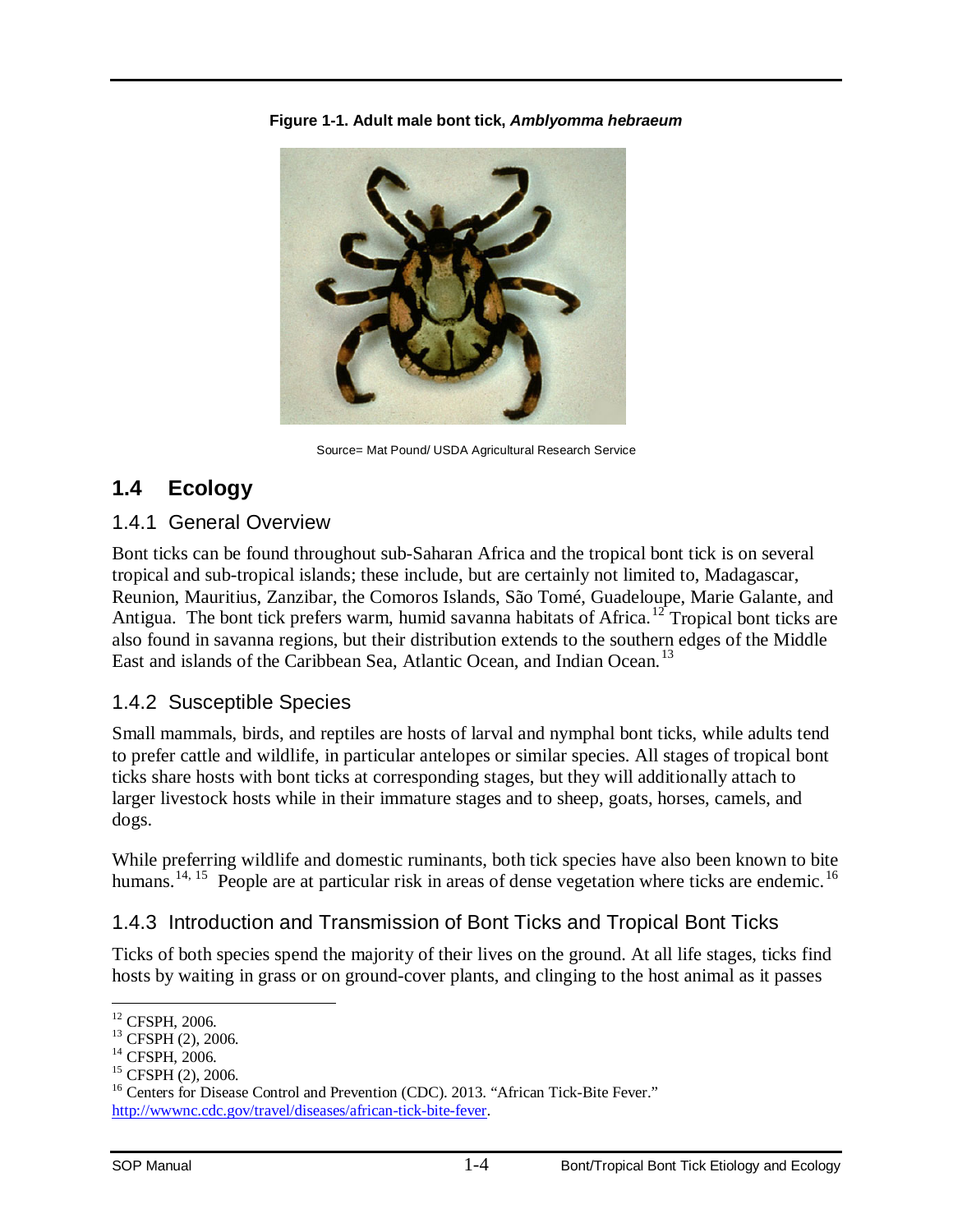by. Ticks spend 5-20 days feeding on the host during which they are disseminated to new areas by the movement of their hosts, dropping onto the ground when engorged. For example, the movement of livestock from island to island led to the wide distribution of the tropical bont tick throughout the Caribbean after its introduction to Guadeloupe from Senegal in about  $1828$ .<sup>[17](#page-7-2)</sup>

### <span id="page-7-0"></span>1.4.3.1 Wildlife

Migratory birds, particularly the cattle egret (*Bubulcus ibis*), have been identified as an important agent of dispersal of the tropical bont tick among islands in the Caribbean<sup>[18](#page-7-3)</sup>; birds can carry immature ticks long distances and have presented a challenge to tick eradication programs in that region. [19](#page-7-4),[20](#page-7-5)

### <span id="page-7-1"></span>1.4.4 Clinical Signs

These ticks cause illness by inflicting bite wounds that are vulnerable to infection and by transmitting pathogens to their hosts; signs exhibited by a host depend on a number of factors, including host species and age, extent of tick infestation, previous exposure, and environmental factors.

- Bite wound: The large mouthparts of both tick species result in large, painful wounds. The bite sites can become infected or, in some regions, infested with screwworms or other fly larvae. As adults, ticks often latch onto hairless areas; inflammation caused by bites on the teats of dairy animals may impede milk production.<sup>[21](#page-7-6)</sup>
- Heartwater: There are several clinical forms of heartwater, a bacterial disease caused by *Ehrlichia ruminantium*. Most cases of heartwater are characterized by fever, respiratory distress, diarrhea, and, sometimes, neurologic signs. For more information on heartwater, please see the FAD PReP Heartwater Etiology and Ecology SOP*.* [22](#page-7-7)
- Nairobi sheep disease: The tropical bont tick may serve as a vector for Nairobi sheep disease (NSD), a virus (family Bunyaviridae) which primarily affects sheep and goats in East and Southern Africa. This often fatal disease is characterized by fever, rapid breathing, anorexia, depression, and diarrhea. People may contract NSD, but it causes only a mild, influenza-like illness.[23](#page-7-8)
- Dermatophilosis: A skin disease caused by the bacterium *Dermatophilus congolensis*, dermatophilosis can be spread by fomites and direct contact as well as by ticks and other

<span id="page-7-2"></span><sup>&</sup>lt;sup>17</sup> Pegram RG, Rota A, Onkelinx R, Wilson DD, Bartlette P, BS Nisbett, Swanston G, Vanterpool P, de Castro JJ. 1996. Eradicating the tropical bont tick from the Caribbean. FAO Corporate Document Repository. Available at  $\overline{a}$ 

<span id="page-7-3"></span>[http://www.fao.org/docrep/W2650T/w2650t06.htm.](http://www.fao.org/docrep/W2650T/w2650t06.htm) <sup>18</sup> Pegram RG and Eddy C. 2002. Progress towards the eradication of *Amblyomma variegatum* from the Caribbean. *Experimental and Applied Acarology*. 28: 273-281.

<span id="page-7-4"></span><sup>19</sup> Deem SL. 1998. A review of heartwater and the threat of introduction of *Cowdra ruminatium* and *Amblyomma*  spp. Ticks to the American mainland. Journal of Zoo and Wildlife Medicine. 29: 109-133.<br><sup>20</sup> Pegram and Eddy, 2002.<br><sup>21</sup> CFSPH (2), 2006.<br><sup>22</sup> USDA APHIS. 2013. Heartwater, Standard Operating Procedures Etiology and Ecolog

<span id="page-7-5"></span>

<span id="page-7-7"></span><span id="page-7-6"></span>[http://www.aphis.usda.gov/animal\\_health/emergency\\_management/downloads/sop/sop\\_heartwater\\_e-e.pdf.](http://www.aphis.usda.gov/animal_health/emergency_management/downloads/sop/sop_heartwater_e-e.pdf) <sup>[23](http://www.aphis.usda.gov/animal_health/emergency_management/downloads/sop/sop_heartwater_e-e.pdf)</sup> USDA APHIS. 2013. Nairobi Sheep Disease, Standard Operating Procedures Etiology and Ecology. Available at

<span id="page-7-8"></span>[http://www.aphis.usda.gov/animal\\_health/emergency\\_management/downloads/sop/sop\\_nsd\\_e-e.pdf.](http://www.aphis.usda.gov/animal_health/emergency_management/downloads/sop/sop_nsd_e-e.pdf)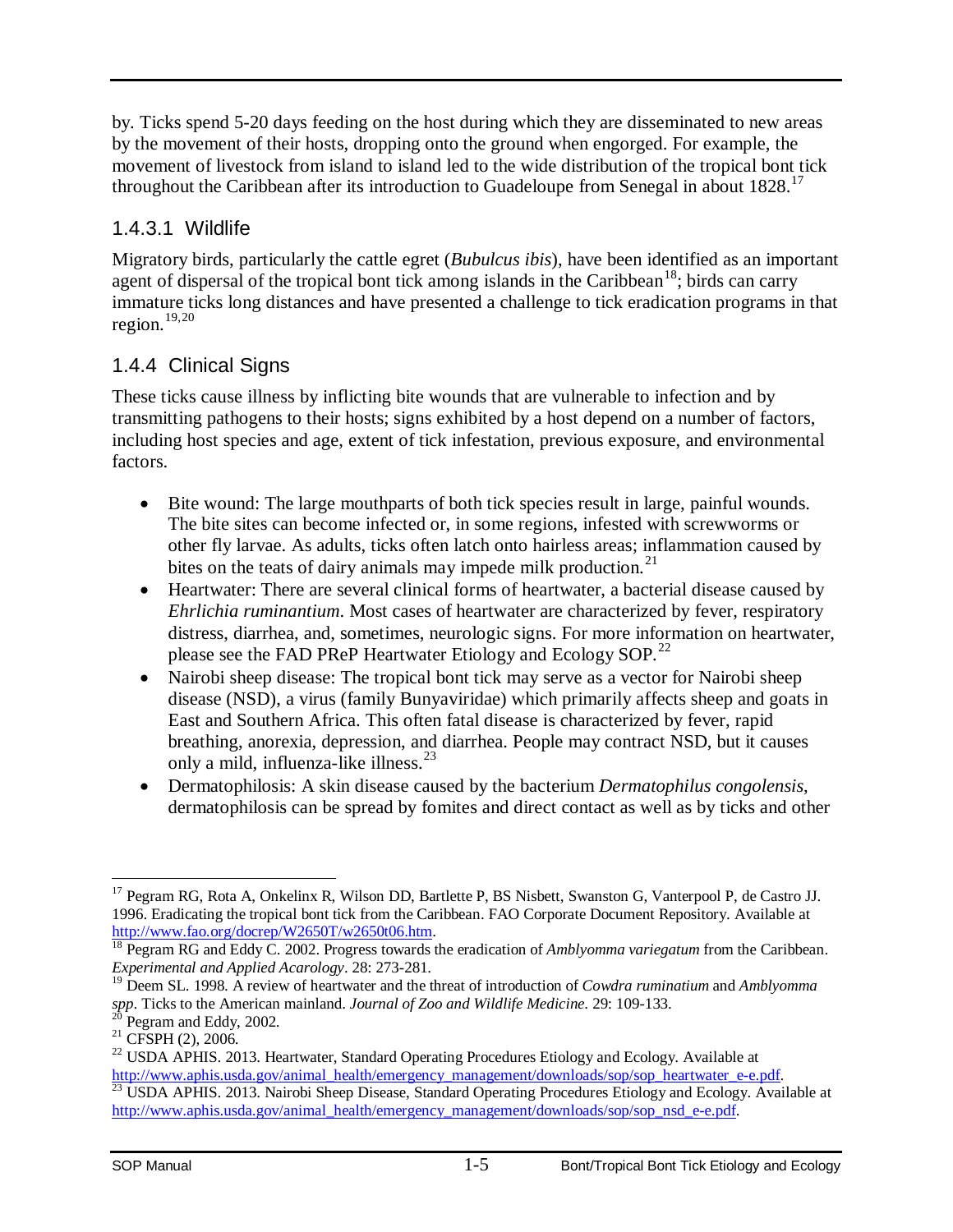vectors. Signs include matted hair, scabbing, itching, and abscessed sores.<sup>[24](#page-8-3)</sup>

• African tick-bite fever: Humans bitten by either tick can become infected with *Rickettsia africae*, the bacterial agent of African tick-bite fever. This disease causes flu-like illness, with signs including fever, fatigue, nausea, muscle ache, rash, and headache.<sup>[25,](#page-8-4)[26](#page-8-5)</sup>

#### <span id="page-8-0"></span>1.4.5 Morbidity and Mortality

The harm to a host of bont or tropical bont ticks will depend on the extent of infestation; species, age, and condition of the host animal; and the specific effects of any transmitted infection caused by the tick's bite. Mortality rates from heartwater infections vary from  $60-90$  percent.<sup>[27](#page-8-6)</sup> Screwworm infestations and dematophilosis often do not result in death, but both can weaken animals and lead to death if left untreated. $^{28}$  $^{28}$  $^{28}$  Dermatophilosis is the leading contributor to financial losses of producers and owners whose livestock are infested with tropical bont ticks in the Caribbean. $^{29}$  $^{29}$  $^{29}$ 

In addition to spreading disease and creating wounds on the skin or surface of a host, bont and tropical bont ticks can cause stress and detrimental blood loss to hosts. Hosts can typically endure being bitten by a few ticks, but more intense infestations, of dozens to hundreds of ticks per animal, are common in rural areas where heavy tick concentrations are maintained in wildlife species.<sup>[30](#page-8-9)</sup>

## <span id="page-8-1"></span>**1.5 Environmental Persistence of Bont and Tropical Bont Ticks**

Bont ticks and tropical bont ticks must feed on blood to survive, but they may take 2–4 years to complete their three life stages, during which they can spend well over 90 percent of the time in the environment.<sup>[31,](#page-8-10)[32](#page-8-11)</sup> However, ticks often depend on certain microhabitats and vegetation types within wide-ranging ecosystems.<sup>[33](#page-8-12)</sup> Acaricides are effective against both species, but susceptible host species must be treated often. [34](#page-8-13)

# <span id="page-8-2"></span>**1.6 Bont and Tropical Bont Ticks in the United States**

There is a risk that either species of tick could enter the United States on a wildlife host, an imported host animal, or travelers and/or their pets. Bont ticks have been documented on U.S.

<sup>&</sup>lt;sup>24</sup> Center for Food Security and Public Health (3). 2006. Fast Facts Dermatophilosis. Available at  $\overline{a}$ 

<span id="page-8-4"></span><span id="page-8-3"></span>http://www.cfsph.iastate.edu/FastFacts/pdfs/dermatophilosis\_F.pdf.<br><sup>25</sup> Edinburgh Infectious Diseases, The University of Edinburgh. 2013. "New study shows bacteria that cause African<br>tick bite fever now infect ticks in Uga

<span id="page-8-6"></span><span id="page-8-5"></span><sup>&</sup>lt;sup>26</sup> CDC. 2013. "African Tick-Bite Fever."  $\frac{http://www.ccc.cq.c.gov/travel/diseases/affican-tick-bite-fever.$ <sup>27</sup> USDA APHIS, 2013. 2006.

<span id="page-8-8"></span><span id="page-8-7"></span> $29$  Pegram et al., 1996.

<span id="page-8-9"></span><sup>&</sup>lt;sup>30</sup> Junquera P. 2013. "Amblyomma ticks on livestock, dogs, and cats. Biology, prevention, and control." Parasites of Livestock, Dogs, and Cats. Available at

<span id="page-8-10"></span>[http://parasitipedia.net/index.php?option=com\\_content&view=article&id=2544&Itemid=2820.](http://parasitipedia.net/index.php?option=com_content&view=article&id=2544&Itemid=2820)<br><sup>[31](http://parasitipedia.net/index.php?option=com_content&view=article&id=2544&Itemid=2820)</sup> CFSPH, 2006.<br><sup>32</sup> CFSPH (2), 2006.<br><sup>33</sup> Levin ML. 2011. "Tick Control." *Merck Veterinary Manual*.Available at

<span id="page-8-11"></span>

<span id="page-8-13"></span><span id="page-8-12"></span>[http://www.merckmanuals.com/vet/integumentary\\_system/ticks/tick\\_control.html.](http://www.merckmanuals.com/vet/integumentary_system/ticks/tick_control.html)<br><sup>[34](http://www.merckmanuals.com/vet/integumentary_system/ticks/tick_control.html)</sup> CFSPH, 2006.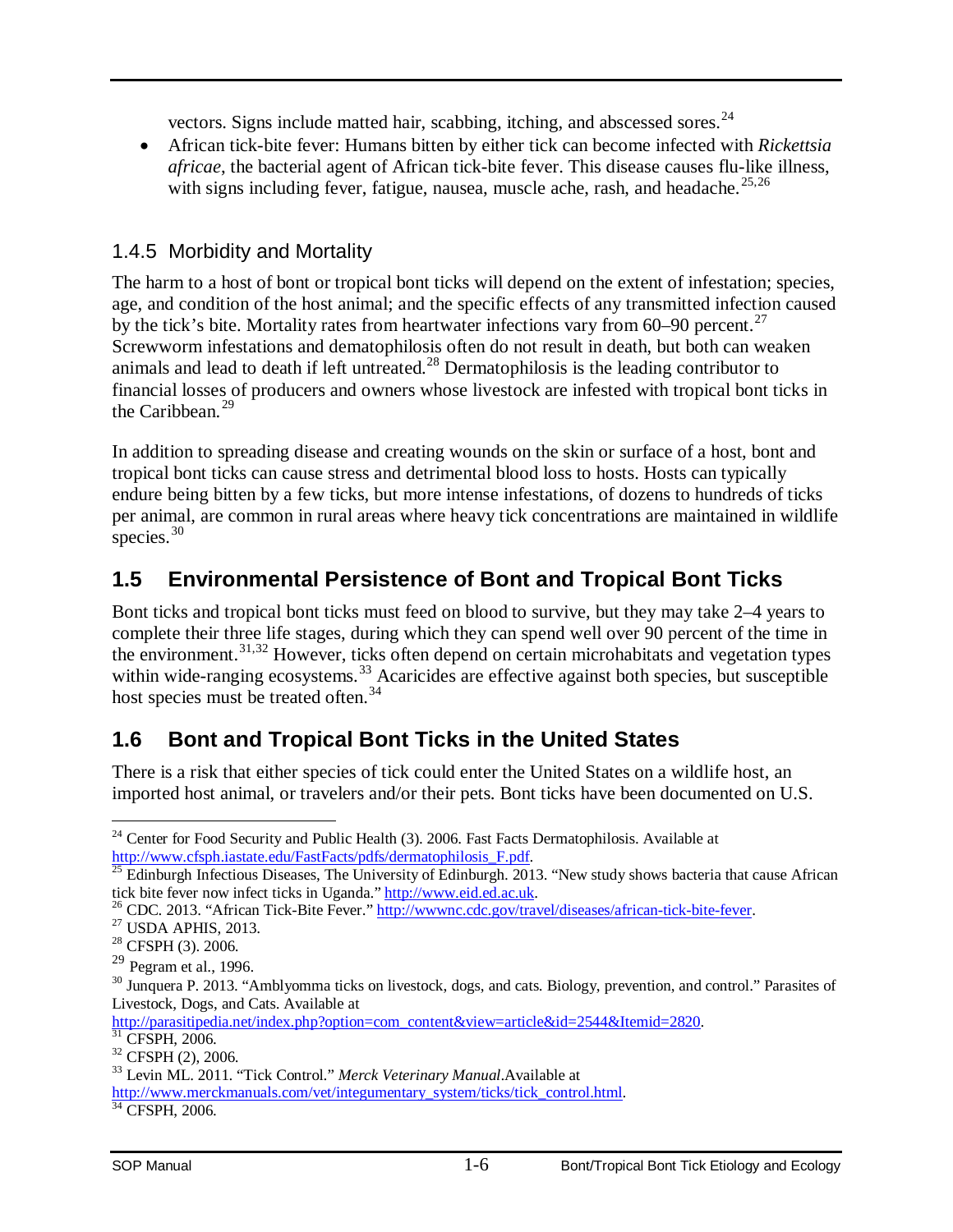travelers returning from Africa and on imported rhinoceroses.<sup>[35](#page-9-0),[36](#page-9-1)</sup> Introduction of bont or tropical bont ticks is of concern not only due to the direct damage they can do to their hosts (bite wounds, stress, blood loss), but also because there are many competent arthropod vectors, and domestic animal and wildlife hosts in the United States for the pathogens they may carry, particularly heartwater.<sup>[37](#page-9-2)</sup>

The tropical bont tick has spread throughout the Caribbean, once as far north as Puerto Rico. This, in combination with the presence of the cattle egret in the Florida Keys, led to the United States entering a coalition of international government agencies and non-profits to establish the Caribbean Ambylomma Program (CAP) to eradicate the tropical bont tick from certain islands (other members include Belgium, Germany, Italy, the United Kingdom, the Food and Agriculture Organization of the United Nations, the Inter-American Institute for Cooperation on Agriculture, and the Caribbean Community). The CAP program had varied success before ending in 2008, with six islands declared "provisionally free", but re-infestations sometimes occurred, such as in St. Kitts in 2004.<sup>[38,](#page-9-3)[39](#page-9-4)</sup>

<span id="page-9-0"></span> $35$  Burridge MJ, Simmons LA, Simbi BH, Mahan SM, Fournier PE, Raoult D. 2002. Introduction of the exotic tick Ambyomma hebraeum into Florida on a human host. Journal of Parasitology. 88(4): 800–801.

<span id="page-9-1"></span><sup>&</sup>lt;sup>36</sup> Wilson DD, Richard RD. 1984. Interception of a vector of heartwater, *Amblyomma hebraeum* Koch (Acari: Ixodidae) or black rhinocerouses imported into the United States. *Proceedings, Eighty-eighth Annual Meeting of the United States Animal Health Association.* 301–311.<br><sup>37</sup> Pegram et al., 1996.<br><sup>38</sup> Pegram et al., 1996.

<span id="page-9-2"></span>

<span id="page-9-4"></span><span id="page-9-3"></span><sup>&</sup>lt;sup>39</sup> Ahoussou S, Lancelot R, Sanford B, Porphyre T, Bartlette-Powell P, Compton E, Henry L, Maitland R, Lloyd R, Mattioli R, Chavernac D, Stachurski F, Martinez D, Meyer DF, Vachiery N, Pegram R, Lefrançois T. 2010. Analysis of Amblyomma surveillance data in the Caribbean: Lessons for future control programmes. *Veterinary Parasitology.*167: 327–335.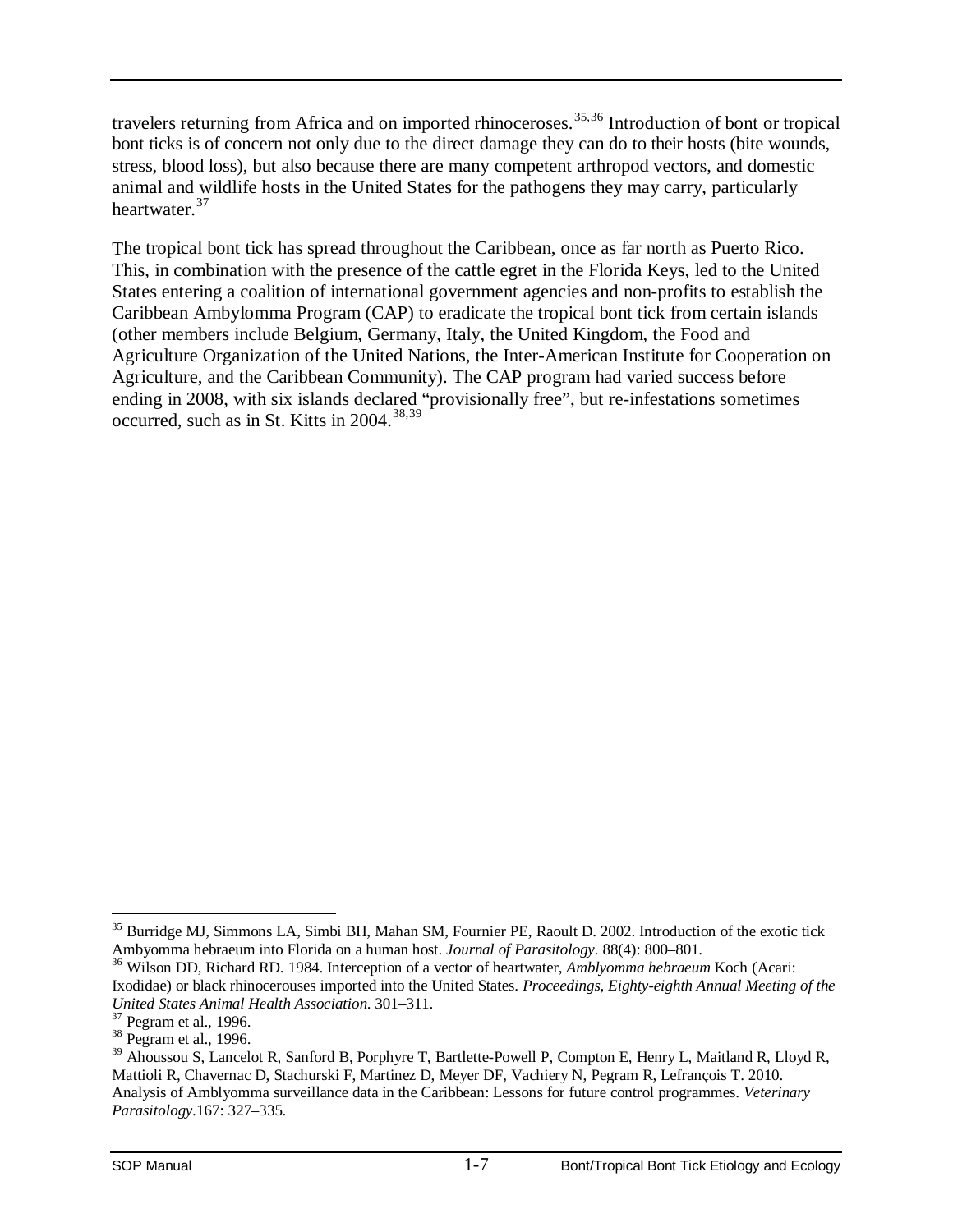# **Attachment 1.A References and Selected Resources**

<span id="page-10-0"></span>Ahoussou S, Lancelot R, Sanford B, Porphyre T, Bartlette-Powell P, Compton E, Henry L, Maitland R, Lloyd R, Mattioli R, Chavernac D, Stachurski F, Martinez D, Meyer DF, Vachiery N, Pegram R, Lefrançois T. 2010. Analysis of Amblyomma surveillance data in the Caribbean: Lessons for future control programmes. *Veterinary Parasitology.*167: 327–335.

Burridge MJ, Simmons LA, Simbi BH, Mahan SM, Fournier PE, Raoult D. 2002. Introduction of the exotic tick Ambyomma hebraeum into Florida on a human host. *Journal of Parasitology*. 88(4): 800–801.

Caribbean Animal Health Network. 2011. "Monograph: Heartwater." Available at http://www.caribvet.net/en/diseases/heartwater/monograph.

Center for Food Security and Public Health, Iowa State University (CFSPH). 2006. "*Amblyomma hebraeum* Technical Factsheet." [http://www.cfsph.iastate.edu/Factsheets/pdfs/amblyomma\\_h](http://www.caribvet.net/en/diseases/heartwater/monograph)ebraeum.pdf.

CFSPH (2). 2006. "*Amblyomma variegatum* Technical Factsheet." http://www.cfsph.iastate.edu/Factsheets/pdfs/amblyomma\_variegatum.pdf.

[CFSPH \(3\). 2006. "Fast Facts Dermatophilosis." Available at](http://www.cfsph.iastate.edu/Factsheets/pdfs/amblyomma_hebraeum.pdf)  http://www.cfsph.iastate.edu/FastFacts/pdfs/dermatophilosis\_F.pdf.

[Centers for Disease Control and Prevention \(CDC\). 2013. "African Tick-Bi](http://www.cfsph.iastate.edu/Factsheets/pdfs/amblyomma_variegatum.pdf)te Fever." http://wwwnc.cdc.gov/travel/diseases/african-tick-bite-fever.

[Corn JL, Berger P, Mertins JW. 2009. Surveys for ectoparasites on](http://www.cfsph.iastate.edu/FastFacts/pdfs/dermatophilosis_F.pdf) wildlife associated with *Amblyomma variegatum* (Acari: Ixodidae)-infested livestock in St. Croix, U.S. Virgin Islands. *[Journal of Medical Entomology](http://wwwnc.cdc.gov/travel/diseases/african-tick-bite-fever)*. 46(6): 1483-1489.

Deem SL. 1998. A review of heartwater and the threat of introduction of *Cowdra ruminatium* and *Amblyomma spp*. Ticks to the American mainland. *Journal of Zoo and Wildlife Medicine*. 29: 109-133.

Edinburgh Infectious Diseases, The University of Edinburgh. 2013. "New study shows bacteria that cause African tick bite fever now infect ticks in Uganda." Available at http://www.eid.ed.ac.uk.

Guglielmone A, Robbins R, Apanaskevich D, Petney T, Estrada-Pena A, Horak I. 2014. *The Hard Ticks of the World.* Springer: New York.

[Jensenius M, Fournier PE](http://www.eid.ed.ac.uk/), Kelly P, Myrvang B, Raoult D. 2003. African tick bite fever. *Lancet Infectious Diseases.* 3(9): 557-64.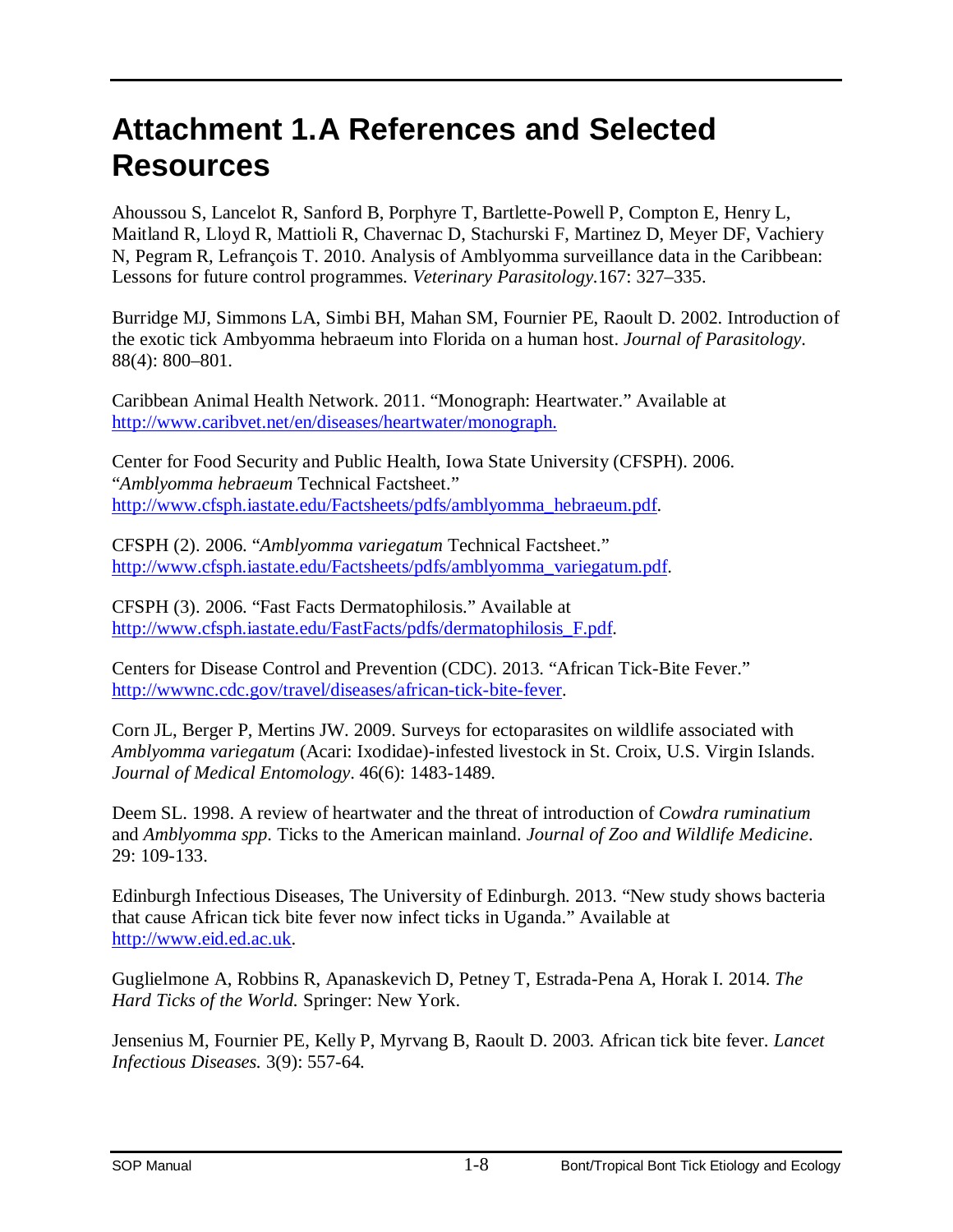Jensenius M, Fournier PE, Kelly P, Myrvang B, Raoult D. 2003. African tick bite fever. *Lancet Infectious Diseases.* 3(9): 557-64.

Junquera P. 2013. "Amblyomma ticks on livestock, dogs, and cats. Biology, prevention, and control." Parasites of Livestock, Dogs, and Cats. Available at [http://parasitipedia.net/index.php?option=com\\_content&view=article&id=2544&Itemid=2820.](http://parasitipedia.net/index.php?option=com_content&view=article&id=2544&Itemid=2820)

Levin ML. 2011. "Tick Control- Merck Veterinary Manual." Available at [http://www.merckmanuals.com/vet/integumentary\\_system/ticks/tick\\_control.html.](http://www.merckmanuals.com/vet/integumentary_system/ticks/tick_control.html)

Lounsbury CP. 1899. The bont tick: Its life history and habits. *Agricultural Journal of Cape of Good Hope*. 15: 728-743.

Pegram R, Indar L, Eddy C, George J. 2004. The Caribbean *Amblyomma* program: some ecologic factors affecting its success. *Annals of the NY Academy of Science*. 1026: 302-311.

Pegram RG and Eddy C. 2002. Progress towards the eradication of *Amblyomma variegatum* from the Caribbean. *Experimental and Applied Acarology*. 28: 273-281.

Pegram RG, Rota A, Onkelinx R, Wilson DD, Bartlette P, BS Nisbett, Swanston G, Vanterpool P, de Castro JJ. 1996. Eradicating the tropical bont tick from the Caribbean. FAO Corporate Document Repository. Available at [http://www.fao.org/docrep/W2650T/w2650t06.htm.](http://www.fao.org/docrep/W2650T/w2650t06.htm)

USDA APHIS. 2013. Heartwater, Standard Operating Procedures Etiology and Ecology. Available at

[http://www.aphis.usda.gov/animal\\_health/emergency\\_management/downloads/sop/sop\\_heartwat](http://www.aphis.usda.gov/animal_health/emergency_management/downloads/sop/sop_heartwater_e-e.pdf) [er\\_e-e.pdf.](http://www.aphis.usda.gov/animal_health/emergency_management/downloads/sop/sop_heartwater_e-e.pdf)

USDA APHIS. 2013. Nairobi Sheep Disease, Standard Operating Procedures Etiology and Ecology. Available at

[http://www.aphis.usda.gov/animal\\_health/emergency\\_management/downloads/sop/sop\\_nsd\\_e](http://www.aphis.usda.gov/animal_health/emergency_management/downloads/sop/sop_nsd_e-e.pdf)[e.pdf.](http://www.aphis.usda.gov/animal_health/emergency_management/downloads/sop/sop_nsd_e-e.pdf)

Wilson DD, Richard RD. 1984. Interception of a vector of heartwater, *Amblyomma hebraeum* Koch (Acari: Ixodidae) or black rhinocerouses imported into the United States. *Proceedings, Eighty-eighth Annual Meeting of the United States Animal Health Association*. 301–311.